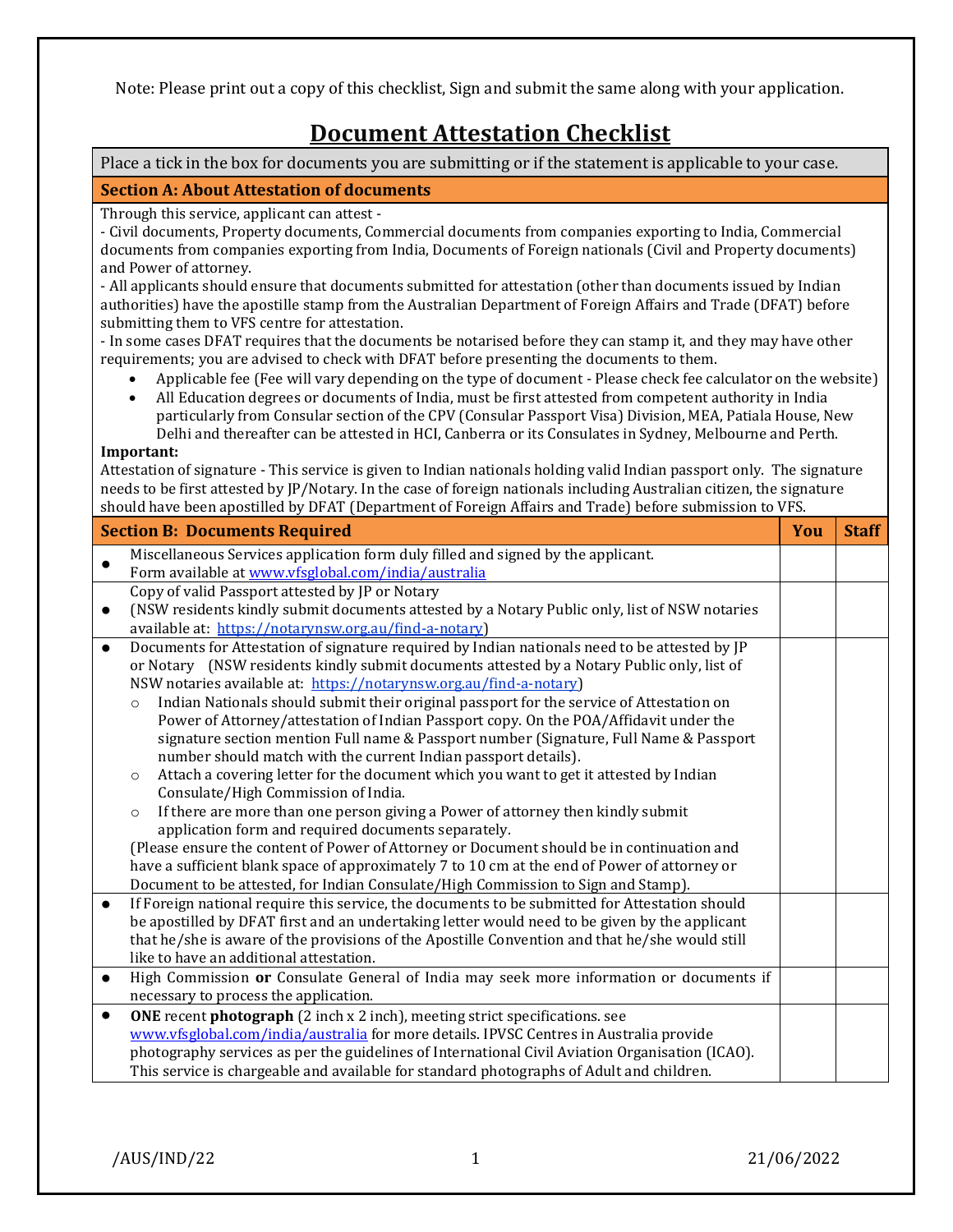Note: Please print out a copy of this checklist, Sign and submit the same along with your application.

| <b>Appointment Letter:-</b><br>All Applicants visiting the application centre for submitting their applications in person are<br>required to schedule an appointment. (Applications sent by Post/Courier do not require<br>scheduling an appointment)<br>Visit www.vfsglobal.com/india/australia to schedule appointment. |  |  |
|---------------------------------------------------------------------------------------------------------------------------------------------------------------------------------------------------------------------------------------------------------------------------------------------------------------------------|--|--|
| Mode of payment:-                                                                                                                                                                                                                                                                                                         |  |  |
| Eftpos / Credit card - MasterCard or Visa Card issued in Australia (at VFS counters)<br>$\mathbf 0$                                                                                                                                                                                                                       |  |  |
| Cash (at VFS Counters only)<br>0                                                                                                                                                                                                                                                                                          |  |  |
| Money / Postal Order payable to "VFS Services Australia Pty Ltd" only<br>$\mathbf 0$                                                                                                                                                                                                                                      |  |  |
| Post Applications- Complete Credit Card Authorization form<br>$\mathbf 0$                                                                                                                                                                                                                                                 |  |  |
| Note: - Personal Cheque and company Cheque are not acceptable.                                                                                                                                                                                                                                                            |  |  |
| - Courier Fee is mandatory (Applications received by post will be returned by post)                                                                                                                                                                                                                                       |  |  |

### FOR OFFICIAL PURPOSES ONLY

Submission Officer Comments -

The applicant hereby confirms that he/she has read the above, ticked the boxes against documents submitted & ensures that all the necessary documentation has been submitted.

\_\_\_\_\_\_\_\_\_\_\_\_\_\_\_\_\_\_\_\_\_\_\_\_\_\_\_\_\_ \_\_\_\_\_\_\_\_\_\_\_\_\_\_\_\_\_\_\_\_\_\_\_\_\_\_

VFS Officer (Name & Sign) Applicant (Name & Sign)